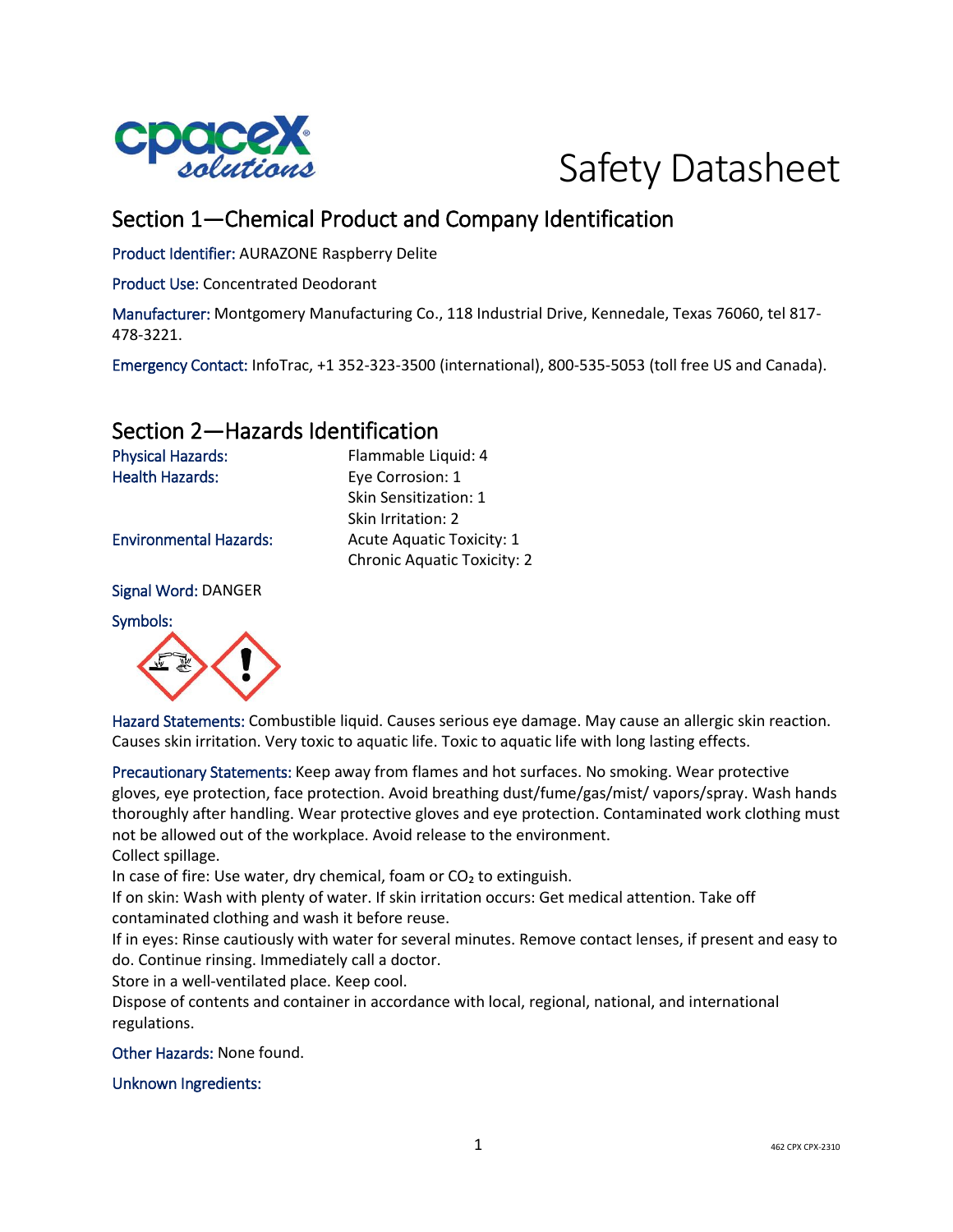# Section 3—Information on Ingredients

| <b>Ingredient Name</b>                                       | Ingredient | Ingredient CAS |
|--------------------------------------------------------------|------------|----------------|
|                                                              | Percentage | No             |
| The exact chemical identities and percentages of composition |            |                |
| have been withheld as a trade secret.                        |            |                |

### Section 4—First Aid Measures

Skin contact: If on skin or hair: Wash with plenty of water. If skin irritation occurs: Get medical attention. Take off contaminated clothing and wash it before reuse.

Eye contact: If in eyes: Rinse cautiously with water for several minutes. Remove contact lenses, if present and easy to do. Continue rinsing. Immediately call a doctor.

Ingestion: If swallowed: No need for first aid is anticipated if material is swallowed. If irritation occurs, seek medical attention.

Inhalation: If inhaled: Get to fresh air. If not breathing or if breathing is difficult, provide respiratory assistance and seek medical attention.

Most important symptoms/effects, acute and delayed: N/D

Indication of immediate medical attention/special treatment: N/D

#### Section 5—Fire-Fighting Measures

Suitable extinguishing media: Water, fog, foam, dry chemical, CO₂

Specific hazard arising from chemicals: Vapors are heavier than air and may travel along the ground.

Special equipment and precautions: Self-contained or air supplied breathing apparatus and protective gear. Cool nearby drums with water to prevent pressure build-up.

# Section 6—Accidental Release Measures

Personal precaution, protective equipment, emergency procedures: Avoid contact with skin and eyes. Do not ingest. Do not inhale. Wear Personal Protective Equipment (refer to section 8).

Methods and material for containment and clean up: Avoid release to the environment. Stop discharge and contain material. Substantial quantities may be recovered with a vacuum pump. Use explosion proof equipment if flammable or combustible. Otherwise, use appropriate absorbent. Place contaminated material in container suitable for disposal. Use appropriate protective equipment. Be sure there is adequate ventilation. Do not flush to streams or other bodies of water. Contact appropriate environmental agencies if further guidance is required.

# Section 7—Handling and Storage

Precautions for safe handling: Wash thoroughly after handling, especially before eating, drinking, smoking or using restroom facilities. Wash goggles and gloves. Launder contaminated clothing. Do not swallow. Do not get in eyes. Do not inhale mists or vapors.

Cautions for safe storage: Store in a well-ventilated place. Keep cool.

Incompatibilities: Avoid contact with strong oxidizing agents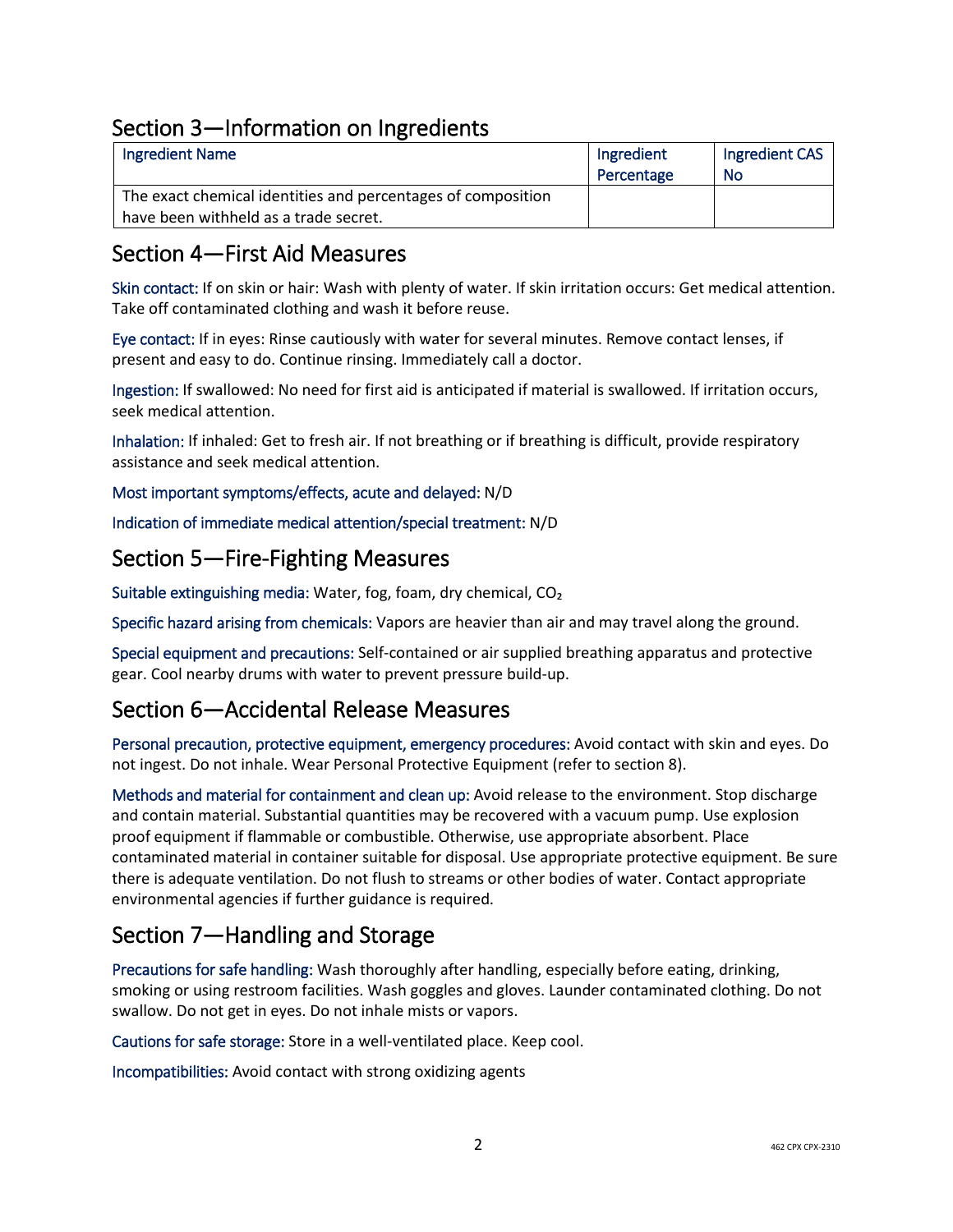# Section 8—Exposure controls/personal protection

#### Exposure Limits: N/D

Specific Engineering: Not established.

Individual protective equipment and measures: Eye Protection: Prevent eye contact. Wear chemical splash goggles or similar eye protection if the potential exists for eye contact. Skin Protection: Avoid skin contact. Wear water proof gloves (latex, PVC, rubber or neoprene) to prevent contact. Respiratory Protection: None necessary General Hygiene: Wash hands after handling. Eyewash fountain with safety shower in work area. Wear complete clothing to minimize skin contact

### Section 9—Physical and Chemical Properties

| <b>Physical State: Liquid</b>                     | Flammability (solid, gas): Not Flammable |
|---------------------------------------------------|------------------------------------------|
| <b>Color: Clear</b>                               | Vapor Pressure (mmHg): N/D               |
| Odor: N/D                                         | Vapor Density (air= 1): N/D              |
| Odor Threshold: N/D                               | <b>Relative Density: 1</b>               |
| pH: 4.4-4.5                                       | Solubilities: In water: complete         |
| Melting point/freezing Point: N/D                 | <b>Partition Coefficient: N/D</b>        |
| Initial Boiling Point and Boiling Range: >200 °F  | Auto-Ignition Temperature: N/D           |
| Flash Point: 175 °F (TCC)                         | Decomposition Temperature: N/D           |
| <b>Evaporation Rate: N/D</b>                      | Viscosity: N/D                           |
| Upper/Lower Flammability or Explosive limits: N/D |                                          |

### Section 10—Stability and Reactivity:

| <b>Chemical Stability: Stable</b>            | Condition to Avoid: High heat, flames and sparks. |
|----------------------------------------------|---------------------------------------------------|
| Reactivity: No specific reactivity test data | Possibility of Hazardous Reaction: Hazardous      |
| available for this mixture.                  | Polymerization: will not occur.                   |
| Incompatible Materials: Strong oxidizing and | <b>Hazardous Decomposition Products:</b>          |
| reducing agents                              | Carbon monoxide, carbon dioxide, various          |
|                                              | hydrocarbons etc.                                 |

# Section 11—Toxicological information:

Information on the likely routes of exposure: Skin contact, eye contact, inhalation, ingestion.

| <b>Chemical Name</b>                          | Oral LD50    | Dermal LD50 | <b>Inhalation LD50</b> |
|-----------------------------------------------|--------------|-------------|------------------------|
| Ingredient 1                                  | $>900$ mg/kg | N/D         | N/D                    |
| Ingredient 2                                  | $>300$ mg/kg | N/D         | N/D                    |
| Product as a Whole                            | 4,679 mg/kg  | N/D         | N/D                    |
| The exact chemical identities and percentages |              |             |                        |
| of composition have been withheld as a trade  |              |             |                        |
| secret.                                       |              |             |                        |

Important symptoms: Refer to Section 4—First Aid Measures.

Effects of Acute Exposure: Eyes: May cause eye irritation, redness, tearing, blurred vision Skin: May cause moderate irritation defatting, dermatitis Ingestion: May cause gastrointestinal irritation, nausea vomiting & diarrhea. Inhalation: Inhalation may cause chest discomfort or coughing. Vapors may cause irritation of the nose and throat.

#### Effects of Chronic Exposure: N/D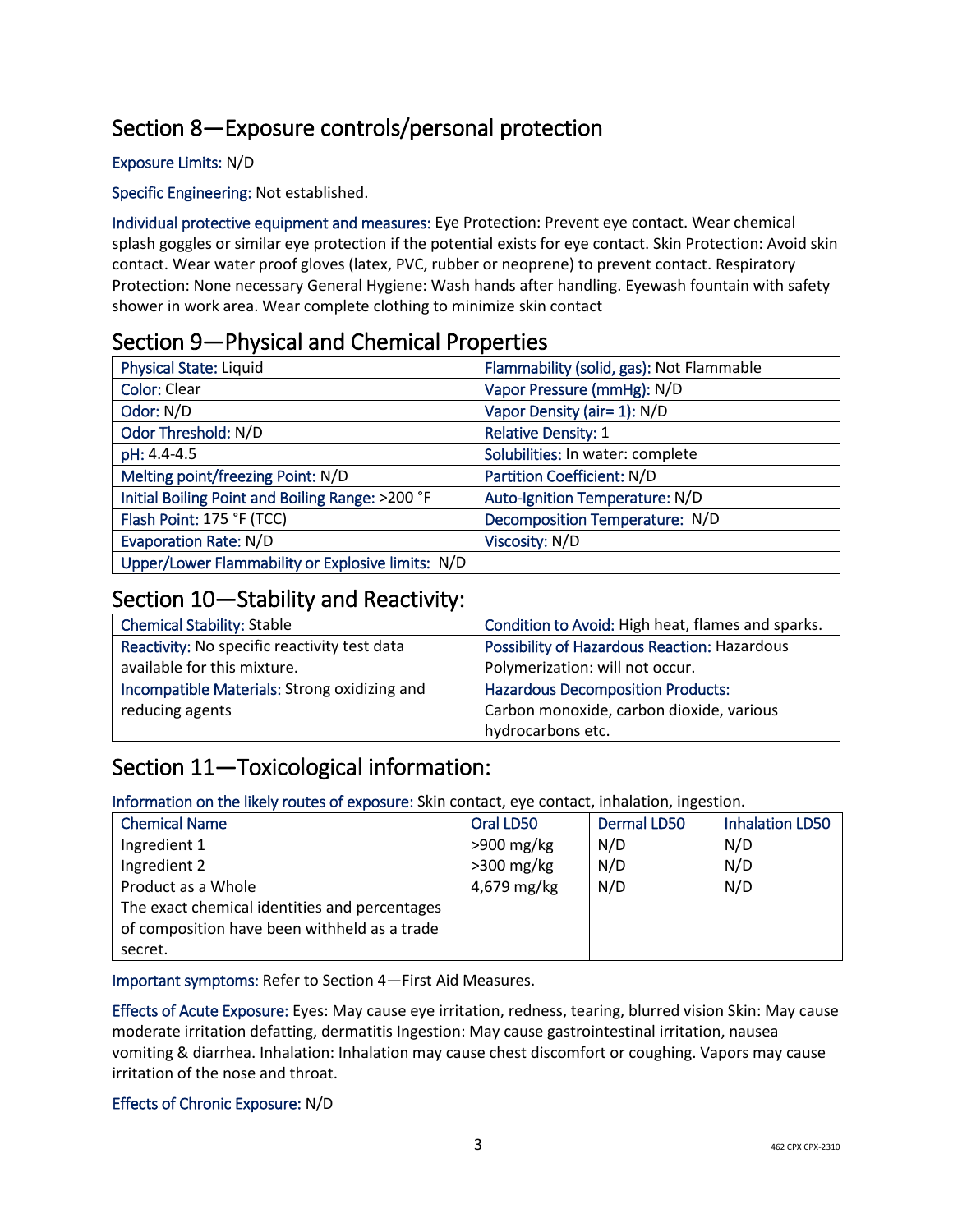Carcinogenicity: IARC: No component of this product present at levels greater than or equal to 0.1% is identified as a carcinogen or potential carcinogen by ACGIH.

Other Data: N/D

# Section 12—Ecological Information:

Ecotoxicity: Very toxic to aquatic life. Toxic to aquatic life with long lasting effects.

Ingredient 2: Algae EC50 Algae 0.063 mg/l, 96 hours. Crustacea LC50 Daphnia 0.0058 - 0.016 mg/l, 48 hours. Fish LC50 Fish 0.028 ppm, 96 hours

| Persistence and degradability: N/D | Bioaccumulative Potential: N/D |
|------------------------------------|--------------------------------|
| Mobility in Soil: N/D              | Other Adverse Effects: N/D     |

### Section 13—Disposal Considerations

Waste Treatment Method: Avoid release to the environment. Do not dispose of near water system. Offer surplus and non-recyclable solutions to a licensed disposal company. Contact a licensed professional waste disposal service to dispose of this material. Dispose of contents and container in accordance with local, regional, national, international regulations.

### Section 14—Transport Information

| UN number:                                                                  | UN proper shipping name:     |  |
|-----------------------------------------------------------------------------|------------------------------|--|
| Transport hazard class(es) :                                                | Packing group if applicable: |  |
| <b>Environmental hazards:</b>                                               | Special precautions:         |  |
| Transport in bulk (according to Annex II of MARPOL 73/78 and the IBC Code): |                              |  |

### Section 15—Regulatory information

SARA Title III Hazard Categories: No reported ingredients

# Section 16—Other Information

#### Key to Abbreviations:

no info not determined, no information found N/D not determined, no information found

Date SDS Prepared: July 1, 2015

#### Suggested NFPA rating: N/D

Suggested HMIS rating: H=2, F=0, P=0, PPE=N/D. (NPCA recommends that PPE codes be determined by the employer, who is most familiar with the actual conditions under which chemicals are used at the work location.)

This information is prepared according to 29 CFR 1910.1200 and is based on typical working conditions, use of product according to label directions, and the works of others. It may not be accurate. Actual use conditions are beyond our control. Employers should make their own studies to determine the suitability of the information for their purposes. Users assume all risks of use, handling, and disposal of the product, or of publishing, use, or reliance upon, this information. We assume no liability for any claims, losses, or damages of any third party or for lost profits or any special, indirect, incidental, consequential or exemplary damages, howsoever arising, even if we have been advised of the possibility